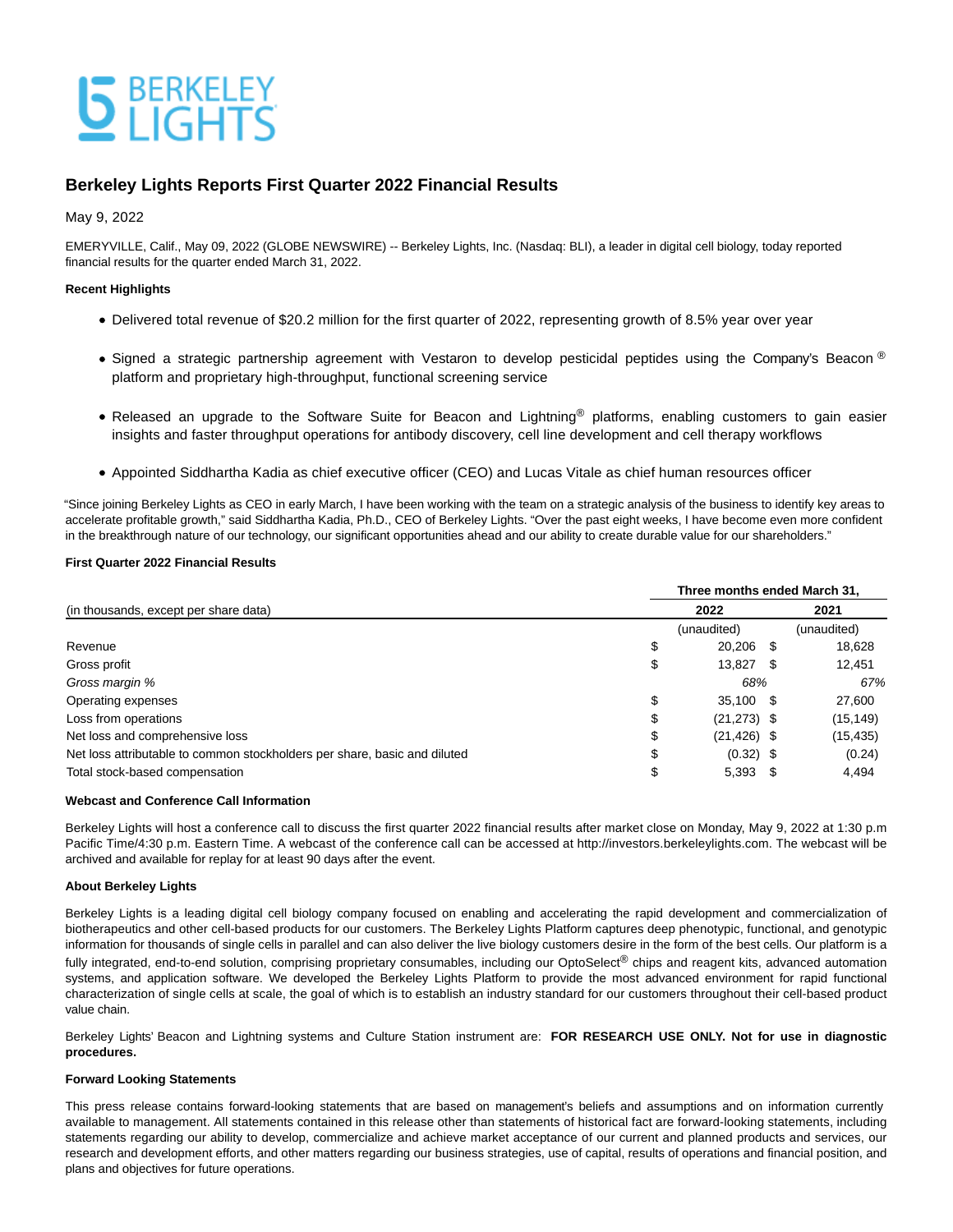In some cases, you can identify forward-looking statements by the words "may," "will," "could," "would," "should," "expect," "intend," "plan," "anticipate," "believe," "estimate," "predict," "project," "potential," "continue," "ongoing" or the negative of these terms or other comparable terminology, although not all forward-looking statements contain these words. These statements involve risks, uncertainties and other factors that may cause actual results, levels of activity, performance, or achievements to be materially different from the information expressed or implied by these forward-looking statements. These risks, uncertainties and other factors are described under "Risk Factors," "Management's Discussion and Analysis of Financial Condition and Results of Operations" and elsewhere in the documents we file with the Securities and Exchange Commission from time to time. We caution you that forward-looking statements are based on a combination of facts and factors currently known by us and our projections of the future, about which we cannot be certain. As a result, the forward-looking statements may not prove to be accurate. The forward-looking statements in this press release represent our views as of the date hereof. We undertake no obligation to update any forward-looking statements for any reason, except as required by law.

## **Press Contact**

Media@berkeleylights.com

#### **Investor Contact** IR@berkeleylights.com

#### **Berkeley Lights, Inc. Condensed Consolidated Statements of Operations and Comprehensive Loss (Unaudited) (In thousands, except share and per share data)**

| 2022<br>2021<br>Revenue:<br>\$<br>9,774<br>13,533<br>\$<br>Product revenue<br>10,432<br>5,095<br>Service revenue<br>20,206<br>18,628<br>Total revenue<br>Cost of sales:<br>Product cost of sales<br>2,695<br>3,703<br>3,684<br>2,474<br>Service cost of sales<br>6,379<br>6,177<br>Total cost of sales<br>Gross profit<br>13,827<br>12,451<br>Operating expenses:<br>Research and development<br>13,027<br>17,573<br>General and administrative<br>11,716<br>8,967<br>5,811<br>5,606<br>Sales and marketing<br>35,100<br>27,600<br>Total operating expenses<br>Loss from operations<br>(21, 273)<br>(15, 149)<br>Other income (expense):<br>(224)<br>(354)<br>Interest expense<br>Interest income<br>34<br>66<br>57<br>19<br>Other income, net<br>Loss before income taxes<br>(21, 406)<br>(15, 418)<br>20<br>17<br>Provision for income taxes<br>(21, 426)<br>\$<br>(15, 435)<br>\$<br>Net loss and comprehensive loss<br>(0.32)<br>(0.24)<br>S<br>Net loss attributable to common stockholders per share, basic and diluted<br>67,697,488<br>65,259,398<br>Weighted-average shares used in calculating net loss per share, basic and diluted |  | Three months ended March 31, |  |  |
|------------------------------------------------------------------------------------------------------------------------------------------------------------------------------------------------------------------------------------------------------------------------------------------------------------------------------------------------------------------------------------------------------------------------------------------------------------------------------------------------------------------------------------------------------------------------------------------------------------------------------------------------------------------------------------------------------------------------------------------------------------------------------------------------------------------------------------------------------------------------------------------------------------------------------------------------------------------------------------------------------------------------------------------------------------------------------------------------------------------------------------------------|--|------------------------------|--|--|
|                                                                                                                                                                                                                                                                                                                                                                                                                                                                                                                                                                                                                                                                                                                                                                                                                                                                                                                                                                                                                                                                                                                                                |  |                              |  |  |
|                                                                                                                                                                                                                                                                                                                                                                                                                                                                                                                                                                                                                                                                                                                                                                                                                                                                                                                                                                                                                                                                                                                                                |  |                              |  |  |
|                                                                                                                                                                                                                                                                                                                                                                                                                                                                                                                                                                                                                                                                                                                                                                                                                                                                                                                                                                                                                                                                                                                                                |  |                              |  |  |
|                                                                                                                                                                                                                                                                                                                                                                                                                                                                                                                                                                                                                                                                                                                                                                                                                                                                                                                                                                                                                                                                                                                                                |  |                              |  |  |
|                                                                                                                                                                                                                                                                                                                                                                                                                                                                                                                                                                                                                                                                                                                                                                                                                                                                                                                                                                                                                                                                                                                                                |  |                              |  |  |
|                                                                                                                                                                                                                                                                                                                                                                                                                                                                                                                                                                                                                                                                                                                                                                                                                                                                                                                                                                                                                                                                                                                                                |  |                              |  |  |
|                                                                                                                                                                                                                                                                                                                                                                                                                                                                                                                                                                                                                                                                                                                                                                                                                                                                                                                                                                                                                                                                                                                                                |  |                              |  |  |
|                                                                                                                                                                                                                                                                                                                                                                                                                                                                                                                                                                                                                                                                                                                                                                                                                                                                                                                                                                                                                                                                                                                                                |  |                              |  |  |
|                                                                                                                                                                                                                                                                                                                                                                                                                                                                                                                                                                                                                                                                                                                                                                                                                                                                                                                                                                                                                                                                                                                                                |  |                              |  |  |
|                                                                                                                                                                                                                                                                                                                                                                                                                                                                                                                                                                                                                                                                                                                                                                                                                                                                                                                                                                                                                                                                                                                                                |  |                              |  |  |
|                                                                                                                                                                                                                                                                                                                                                                                                                                                                                                                                                                                                                                                                                                                                                                                                                                                                                                                                                                                                                                                                                                                                                |  |                              |  |  |
|                                                                                                                                                                                                                                                                                                                                                                                                                                                                                                                                                                                                                                                                                                                                                                                                                                                                                                                                                                                                                                                                                                                                                |  |                              |  |  |
|                                                                                                                                                                                                                                                                                                                                                                                                                                                                                                                                                                                                                                                                                                                                                                                                                                                                                                                                                                                                                                                                                                                                                |  |                              |  |  |
|                                                                                                                                                                                                                                                                                                                                                                                                                                                                                                                                                                                                                                                                                                                                                                                                                                                                                                                                                                                                                                                                                                                                                |  |                              |  |  |
|                                                                                                                                                                                                                                                                                                                                                                                                                                                                                                                                                                                                                                                                                                                                                                                                                                                                                                                                                                                                                                                                                                                                                |  |                              |  |  |
|                                                                                                                                                                                                                                                                                                                                                                                                                                                                                                                                                                                                                                                                                                                                                                                                                                                                                                                                                                                                                                                                                                                                                |  |                              |  |  |
|                                                                                                                                                                                                                                                                                                                                                                                                                                                                                                                                                                                                                                                                                                                                                                                                                                                                                                                                                                                                                                                                                                                                                |  |                              |  |  |
|                                                                                                                                                                                                                                                                                                                                                                                                                                                                                                                                                                                                                                                                                                                                                                                                                                                                                                                                                                                                                                                                                                                                                |  |                              |  |  |
|                                                                                                                                                                                                                                                                                                                                                                                                                                                                                                                                                                                                                                                                                                                                                                                                                                                                                                                                                                                                                                                                                                                                                |  |                              |  |  |
|                                                                                                                                                                                                                                                                                                                                                                                                                                                                                                                                                                                                                                                                                                                                                                                                                                                                                                                                                                                                                                                                                                                                                |  |                              |  |  |
|                                                                                                                                                                                                                                                                                                                                                                                                                                                                                                                                                                                                                                                                                                                                                                                                                                                                                                                                                                                                                                                                                                                                                |  |                              |  |  |
|                                                                                                                                                                                                                                                                                                                                                                                                                                                                                                                                                                                                                                                                                                                                                                                                                                                                                                                                                                                                                                                                                                                                                |  |                              |  |  |
|                                                                                                                                                                                                                                                                                                                                                                                                                                                                                                                                                                                                                                                                                                                                                                                                                                                                                                                                                                                                                                                                                                                                                |  |                              |  |  |
|                                                                                                                                                                                                                                                                                                                                                                                                                                                                                                                                                                                                                                                                                                                                                                                                                                                                                                                                                                                                                                                                                                                                                |  |                              |  |  |
|                                                                                                                                                                                                                                                                                                                                                                                                                                                                                                                                                                                                                                                                                                                                                                                                                                                                                                                                                                                                                                                                                                                                                |  |                              |  |  |

#### **Berkeley Lights, Inc. Condensed Consolidated Balance Sheets (In thousands, except share and per share data)**

| <b>Assets</b>             | March 31,<br>2022 | December 31,<br>2021 |  |
|---------------------------|-------------------|----------------------|--|
|                           | (unaudited)       |                      |  |
| Current assets:           |                   |                      |  |
| Cash and cash equivalents | 164.674<br>\$     | 178,096              |  |
| Trade accounts receivable | 17.721            | 25,942               |  |
| Inventory                 | 15.665            | 14,547               |  |